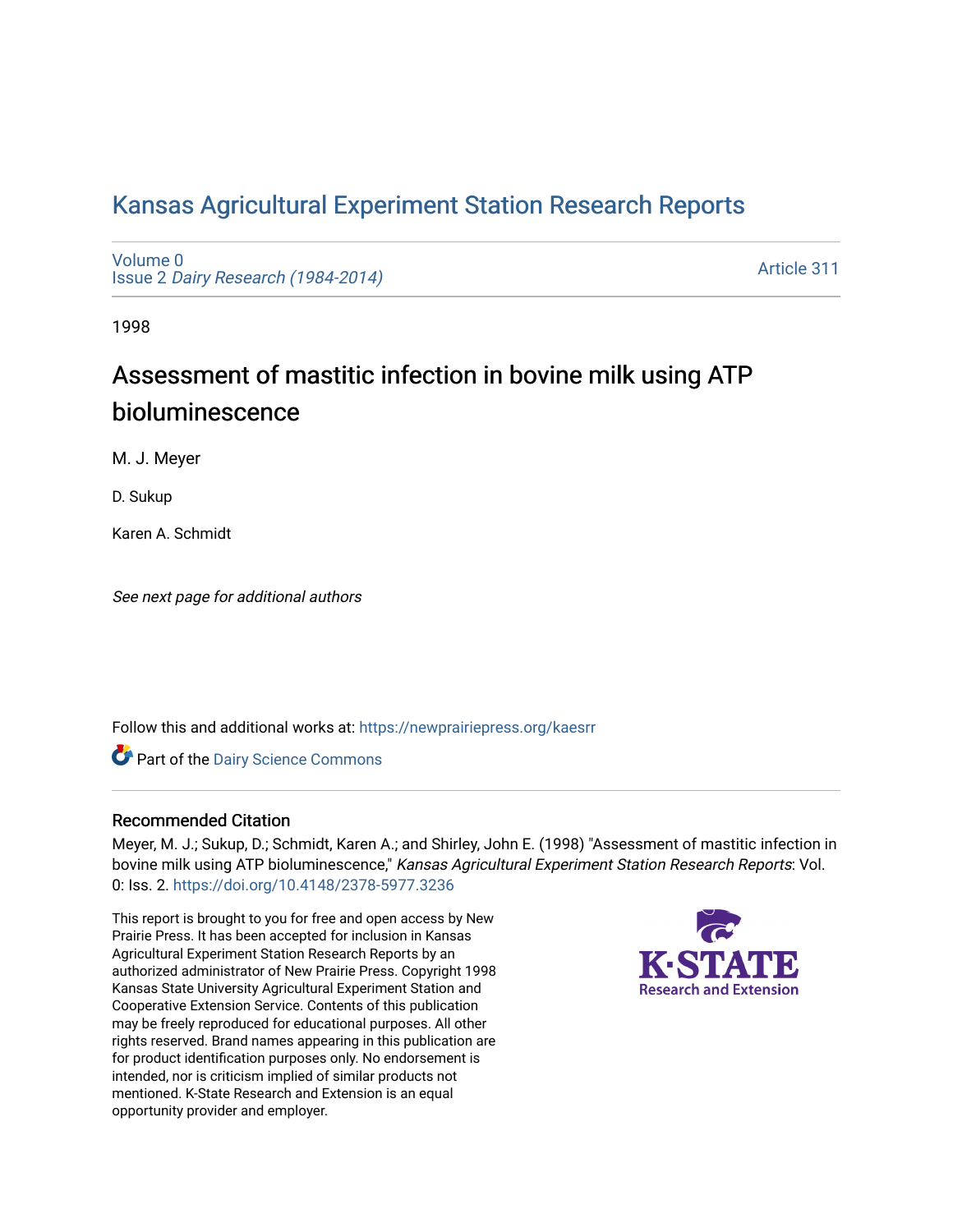# Assessment of mastitic infection in bovine milk using ATP bioluminescence

# Abstract

Few choices exist for a mobile, rapid, and nonsubjective assessment of mastitic infection in bovine milk. This project evaluated the effectiveness of using the Biotrace® raw milk quality ATP bioluminescence assay to serve this role. Milk samples with various somatic cell counts (13,000 - 2,500,000) and signs of mastitic infection were obtained from the Kansas State University Dairy Teaching and Research Center. Within 24 hr, raw milk samples were evaluated for microbial numbers and relative light units (RLU). The printed test procedure was modified to evaluate accurately clinical mastitic milk samples. As somatic cell count increased in raw milk, the RLU value increased. In addition, RLU values differentiated among milk samples with various levels of mastitic infection (none, subclinical, and clinical). Repeatability of the ATP bio-luminescence method was very good (CV = 4.76%). These results suggest that the Biotrace® raw milk quality test kit can served effectively as a nonsubjective, rapid assay to determine the degree of mastitic infection in bovine milk.; Dairy Day, 1998, Kansas State University, Manhattan, KS, 1998;

# Keywords

Dairy Day, 1998; Kansas Agricultural Experiment Station contribution; no. 99-158-S; Report of progress (Kansas Agricultural Experiment Station and Cooperative Extension Service); 821; Mastitis; Somatic cell count; ATP bioluminescence

# Creative Commons License



This work is licensed under a [Creative Commons Attribution 4.0 License](https://creativecommons.org/licenses/by/4.0/).

## Authors

M. J. Meyer, D. Sukup, Karen A. Schmidt, and John E. Shirley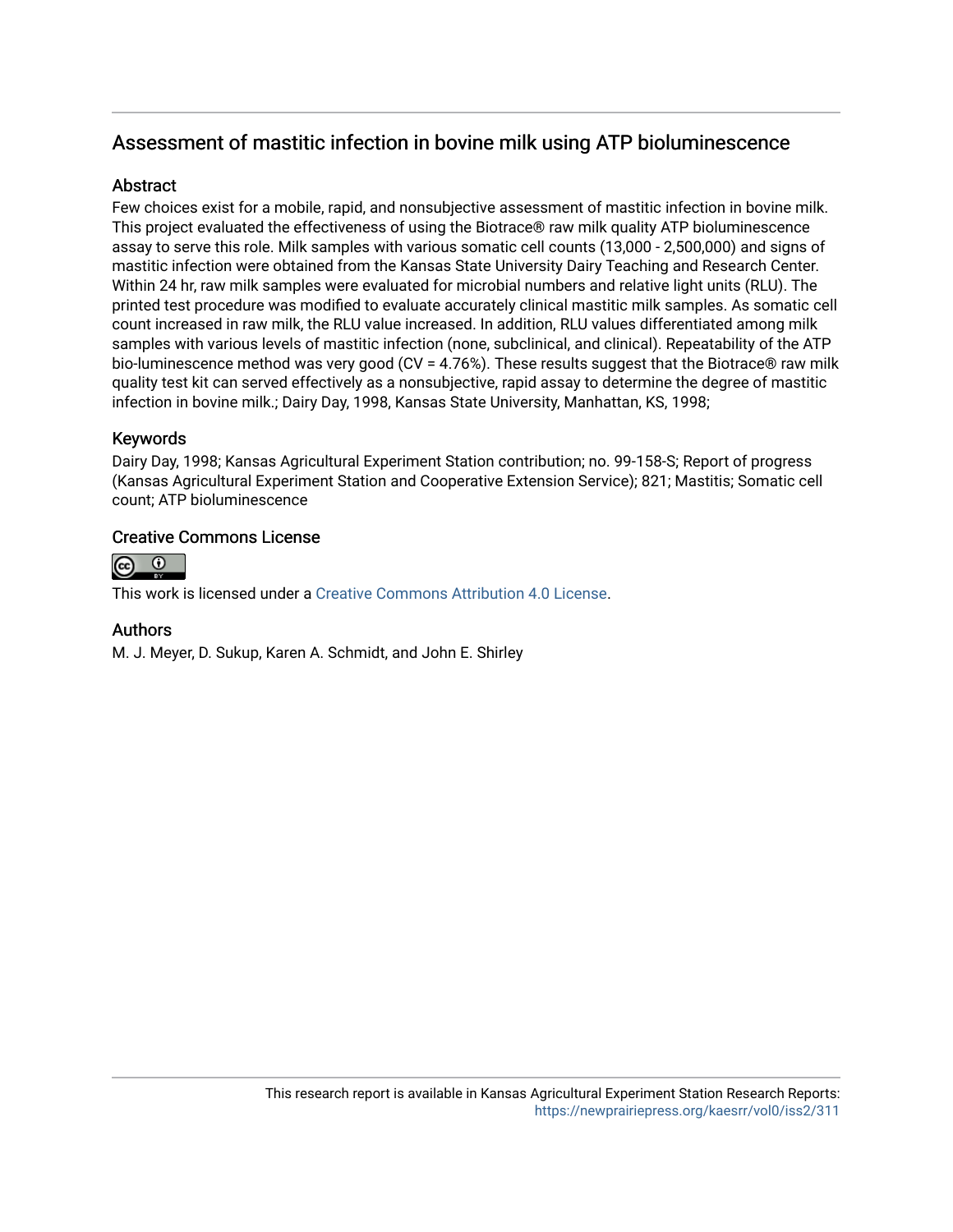## **ASSESSMENT OF MASTITIC INFECTION IN BOVINE MILK USING ATP BIOLUMINESCENCE**

*M. J. Meyer, K. A. Schmidt, J. E. Shirley, and D. Sukup <sup>1</sup>*

#### **Summary**

Few choices exist for a mobile, rapid, and nonsubjective assessment of mastitic infection in bovine milk. This project evaluated the effectiveness of using the Biotrace® raw milk quality ATP bioluminescence assay to serve this role. Milk samples with various somatic cell counts (13,000 - 2,500,000) and signs of mastitic infection were obtained from the Kansas State University Dairy Teaching and Research Center. Within 24 hr, raw milk samples were evaluated for microbial numbers and relative light units (RLU). The printed test procedure was modified to evaluate accurately clinical mastitic milk samples. As somatic cell count increased in raw milk, the RLU value increased. In addition, RLU values differentiated among milk samples with various levels of mastitic infection (none, subclinical, and clinical). Repeatability of the ATP bio-luminescence method was very good ( $CV = 4.76\%$ ). These results suggest that the Biotrace® raw milk quality test kit can served effectively as a nonsubjective, rapid assay to determine the degree of mastitic infection in bovine milk.

(Key Words: Mastitis, Somatic Cell Count, ATP Bioluminescence.)

### **Introduction**

Problems with raw milk quality and mammary gland health are among the most costly health concerns on dairy farms. Poor mammary gland health adversely affects a dairy's profitability in two distinct areas. First, milk price premiums and deductions are determined in part by milk quality as indicated by somatic cell count (SCC). Secondly, a lactating cow with a mastitis problem (SCC > 300,000) can show in a 10 to 15% reduction in milk production compared to herd mates without a mastitis problem.

Mastitis is an inflammation of the mammary gland and can be caused by physical trauma or more commonly by microbial infestation of the mammary gland. There are two categories of mastitis: subclinical and clinical. Cows with subclinical mastitis produce milk without physical abnormalities apparent to the naked eye. Subclinical mastitis accounts for 90 to 95% of all mastitis cases. Cows with clinical mastitis produce milk with obvious physical abnormalities, namely, the presence of scar tissue.

To combat the inflammation, the animal's immune system floods the affected area with white blood cells or leukocytes (which make up the majority of the cells in an SCC). As a result, the leukocyte concentration in the milk increases. The degree of inflammation is directly proportional to the leukocyte concentration. This relationship allows the health status of a lactating mammary gland to be determined by enumerating somatic cells in the milk. Unfortunately, nonsubjective rapid assessment of milk SCCs requires the use of large, nonmobile, computer-driven equipment.

The physical environment inside the mammary gland serves as an ideal growth medium for a host of microorganisms, allowing them to flourish and resulting in the immune response previously described. This rapid microbial growth was confirmed recently;

<sup>&</sup>lt;sup>1</sup>Manager, Heart of America DHIA, Manhattan, KS.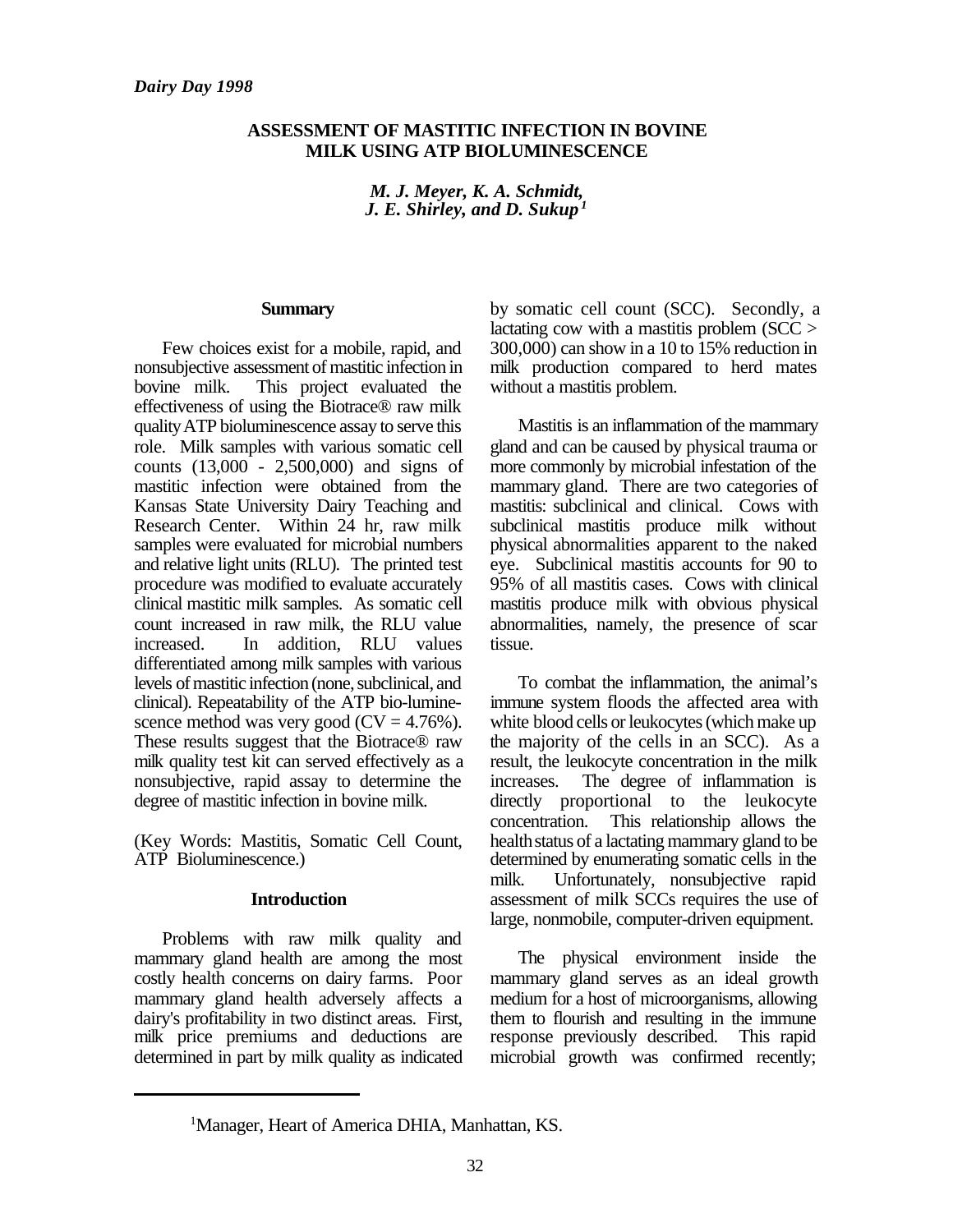bacteria had an increased multiplication rate in mastitic milk. Increases in microbial adenosine triphosphate (ATP) seem to correlate well with indicators for mastitis inflammation. The fact that the most common cause of mastitis is microbial infestation of the mammary gland presents the opportunity to evaluate mammary gland health by rapid microbial enumeration procedures, such as ATP bioluminescence.

Our objectives were to determine whether: 1) the Biotrace™ raw milk quality test kit procedure was correlated with raw milk SCC and 2) the Biotrace<sup>TM</sup> raw milk quality test kit procedure could distinguish among raw bovine milk samples with various degrees of mastitic infection.

#### **Procedures**

Milk samples were collected from the complete milking of each cow, stored at 2.8EC, and assayed within 24 hr after collection. With each milk sample, triplicate microbial ATP assays were performed, and duplicate SCC values were obtained.

The Somacount 500 Analyzer (Bently Industries Inc.) at the Heart of America DHIA Lab, Manhattan, KS, was used to perform the SCC assays. Microbial ATP concentration values were monitored using the Biotrace Multi-Lite Milk Bacterial Kit (Biotrace, Bregend, Wales). 1000µL of prewarmed (37EC) Somex-A was added to 1 mL of raw milk, rotamixed for 5 seconds, incubated in a water bath at 37EC for 4 minutes, and then rotamixed again for 5 seconds. Samples were filtered through a 13 mm sterile filter. The filter was rinsed with 5mL of sterile rinse solution. The filter containing the microorganisms then was removed with sterile forceps and placed horizontally into a vial containing 500FL of the microbial ATP extracting enzyme M-Bactex. Contents of the vial were gently mixed and allowed to stand for 1 minute. Then 200 FL of the solution was placed into a sterile cuvette, to which 100 FL of the luciferin/luciferase reagent (Enzyme-MLX) was added.

The ATP bioluminescence assay employs an enzymatic reaction between luciferase and microbial ATP. The light emitted via the luciferase reaction is measured by a Biotrace Uni-Lite luminometer and quantified as relative light units (RLU). The RLU values then can be related to the microbial population of the sample. In order to assay strictly microbial ATP, somatic cell ATP and native milk ATP are removed. Somatic cells are less resistant to physical stress elicited by the Biotrace extractant Somex-A that causes the somatic cells to rupture. The somatic cell ATP and native milk ATP then are flushed away from the intact microbial cells in a filtration step. The extractant and filtration steps finalize the selective removal of all nonmicrobial cells.

Five milk samples (labeled 1 through 5) were prepared from raw milk samples collected from three different cows, each with different mammary health status. These cows were designated 1, 3, and 5. Cow #1  $(n = 4)$ produced milk that showed no physical signs of clinical mastitis and consistently maintained a low SCC (<50,000). This sample represented milk from a healthy mammary gland. Cow #3  $(n = 4)$  produced milk that showed no physical signs of clinical mastitis and consistently maintained SCCs of >300,000 and <1,000,000. This sample represented milk from a cow with subclinical mastitis. Cow #5 (n  $=$  3) produced milk that showed physical signs of clinical mastitis (scar tissue in the milk) and consistently maintained SCCs >2,000,000. This sample represented milk from a cow with clinical mastitis. Sample #2  $(n = 4)$  was prepared by a 50:50 volumetric mixture of milk samples from cows #1 and #3. This sample represented milk produced by a cow with mild subclinical mastitis relative to #3. Sample #4 (n  $= 3$ ) was prepared by a 50:50 volumetric mixture of milk samples from cows #1 and #5. This sample represented milk produced by a cow with mild clinical mastitis relative to #5.

Experiments were replicated five times. All data were transformed into  $log_{10}$  values before statistical analyses were compared. To determine if SCCs differed among the different milk treatments, SCCs were subjected to analysis of variance.

### **Results and Discussion**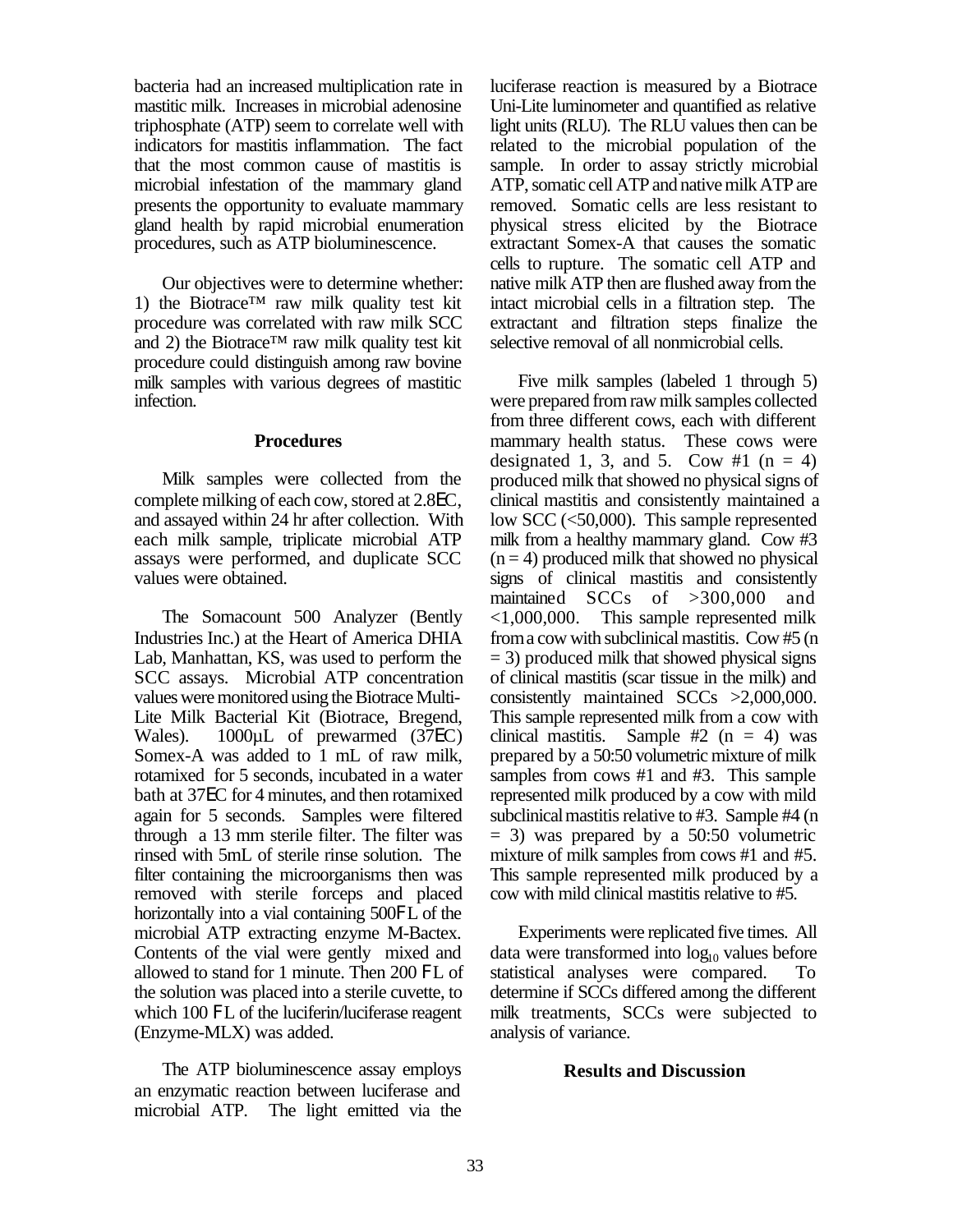Figure 1 shows the strong correlation ( $r^2 =$ .95; P<.05) among the five milk treatments and the SCCs. This assay proved to be highly repeatable across all data points  $(CV = 4\%)$ . Thus, the Somacount 500 SCC assay served as a standard for our investigation.

Figure 2 represents the relationship between the five milk treatments and the ATP assay results (expressed as log RLU). A strong correlation  $(r^2= .90; P< .05)$  existed between theATP assay and the samples with various levels of mastitic infection. The ATP assay also exhibited high repeatability  $(CV = 4.8\%)$ .

Average values for the SCC assay and the ATP assay are shown in Tables 1 and 2, respectively. Both assays exhibited similar abilities to distinguish among clinical mastitis (treatment 4 and 5), subclinical mastitis (treatments 2 and 3), and no mastitic infection (treatment 1). The original milk samples (treatments 1, 3, and 5) were distinguished easily from each other. However, we found that both assays lack the ability to statistically differentiate between mild clinical (treatment 4) and clinical (treatment 5) mastitis and between mild subclinical (treatment 2) and subclinical (treatment 3) milk samples. Our results indicate that both assays were equally capable of repeatedly distinguishing among various degrees of mastitic infection.

As a final test, the Pearson correlation coefficient was calculated for the dependent variables, SCC and ATP value. The relationship between the two variables is represented

in Figure 3 by a scatter plot of all RLU and SCC data points. A strong correlation (Pearson correlation = .91;  $P = .001$ ) existed between the microbial load of the milk samples (determined by the ATP assay) and the SCCs.

#### **Conclusion**

Statistical analyses of the results obtained during this investigation illustrated the high repeatability of the ATP assay and the high degree of correlation between milk treatments and ATP assay values. Further analysis showed a strong correlation between the ATP and SCC values. The ATP assay also demonstrated the ability to differentiate among milk samples with various levels of mastitic infection: none, subclinical, and clinical. These results suggest that the Biotrace ATP assay could serve as a highly repeatable and mobile alternative to the SCC assay in monitoring bovine mastitic infection. Use of the Biotrace ATP for rapid, on-the-farm, quantitative analyses of mastitic infection deserves further investigation.



**Figure 1. Scatter Plot of Somatic Cell Count (SCC) Values and Milk Treatments**  $(r^2 = .95; P < .05; CV = 4\%).$